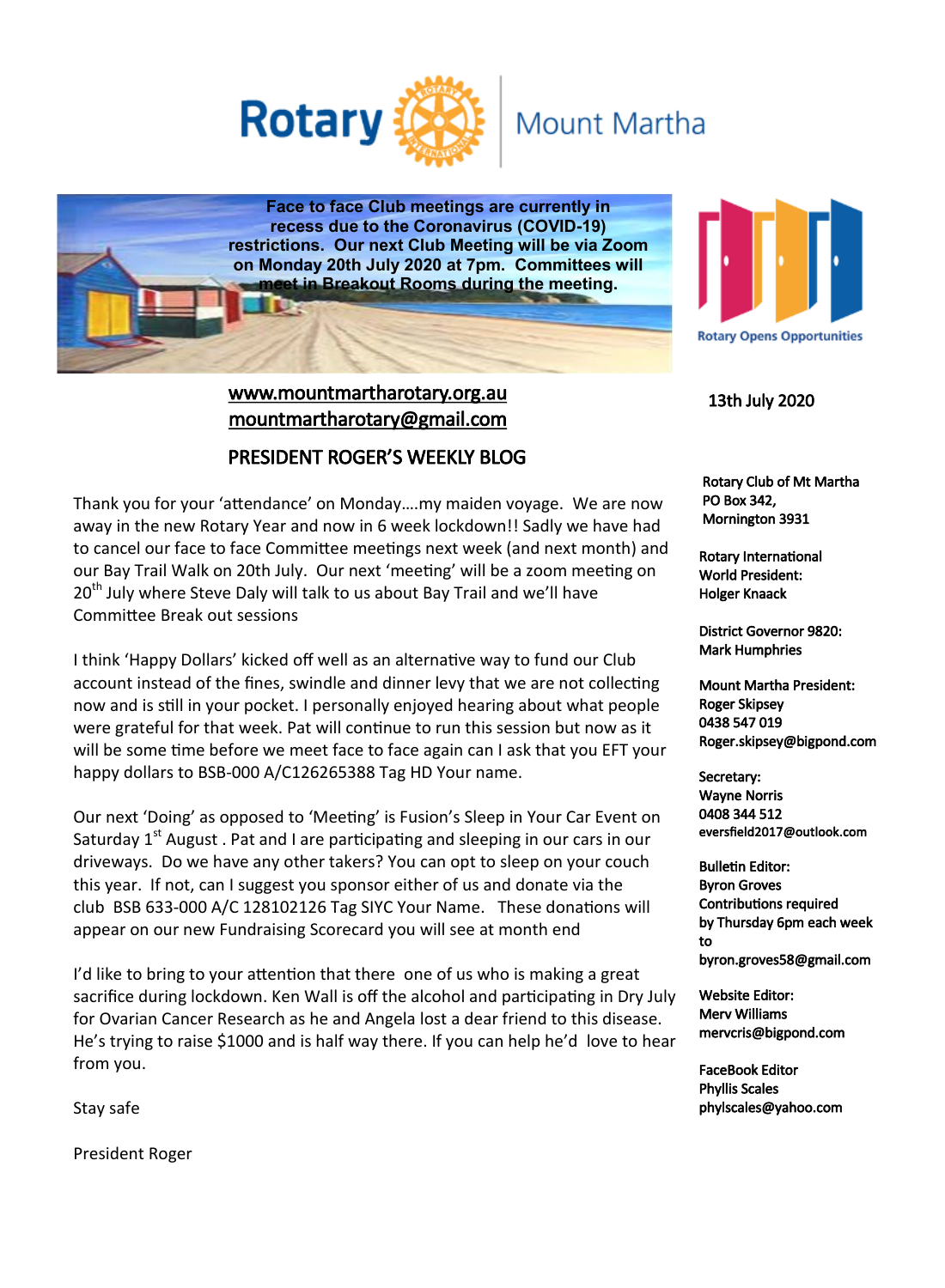

## Club meetings (via Zoom in this present COVID-19 climate).

## JULY HAS NO ROTARY THEME

- Mon 13 July NO MEETING
- Mon 20 July Club Meeting via Zoom with Steve Daly updating Club on the Bay Trail and then Committees in Breakout Rooms
- Mon 27 July NO MEETING

#### AUGUST IS MEMBERSHIP AND NEW CLUB DEVELOPMENT MONTH

- Sat 1 Aug Sleep in your Car (Fusion Fundraiser) more details to come
- Mon 3 Aug Club Meeting via Zoom with Pearl Finlay-James speaking about Gippsland Bushfire Relief
- Mon 10 Aug NO MEETING
- Mon 17 Aug Club Meeting via Zoom
- Mon 24 Aug NO MEETING



## **OUR COMMUNITY SUPPORTERS, TO WHOM WE ARE VERY GRATEFUL**

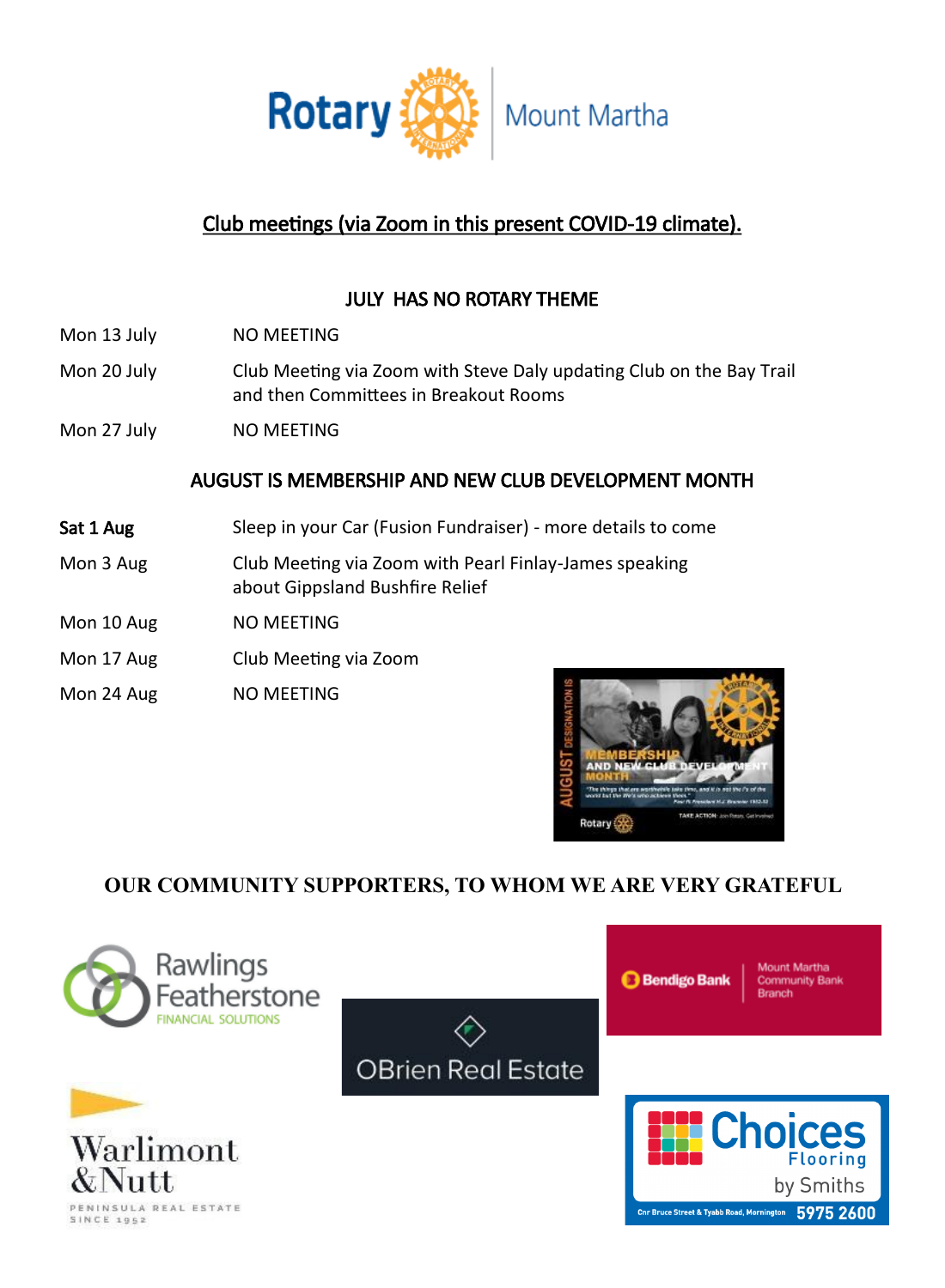

## Fusion—Sleep in your Car

### Community, Connection, Together There's Life!

On any given night, there are 116,427 Australian's recorded as experiencing homelessness. 42% are under the age of  $25<sup>1</sup>$  But behind those statistics and faces are stories.

"Most people don't realise that there's always a story. People don't realise that they just need that little bit of help to get up and back on their feet. Two years ago I wasn't really thinking about the next day or the future. [After] Being with Fusion… now I actually want to live life and be as good as I can be. Probably one of the biggest things is trust and faith. A lot of that disappears when you see people walking by and any one of those can help you out but a lot of people just choose to ignore you. Having a feeling of no home, there also comes a feeling of no hope as well". - Alex, past resident.

Alex's story of homelessness ends with connection, support and shared hope. Will you help build that connection and support?

On Saturday August 1st, Fusion Mornington Peninsula is hosting Sleep In Your Car the community sleep out online. Held in the lead up to Homelessness Week, this local community event is in its6th year, creating opportunities for our community to begin to consider what it means to experience homelessness.

This year registration allows you full access to our online event, including interactive experiences, live panels presenting local youth service, tours of our accommodation facility, guest speakers as well as live performing artists.

Or if you are sponsoring a participant simply drop past our Facebook page on the night and show your support. Registering to give up your bed to sleep in your car at home, pitch a tent or sleep on your couch will raise the crucial funding to prevent and support local young people experiencing homelessness. Sleep in Your Car 2020 aims to raise \$25,000.

You have the power to help transform the lives of vulnerable young people in our community. Register at [www.sleepinyourcar.com.au](http://www.sleepinyourcar.com.au/)

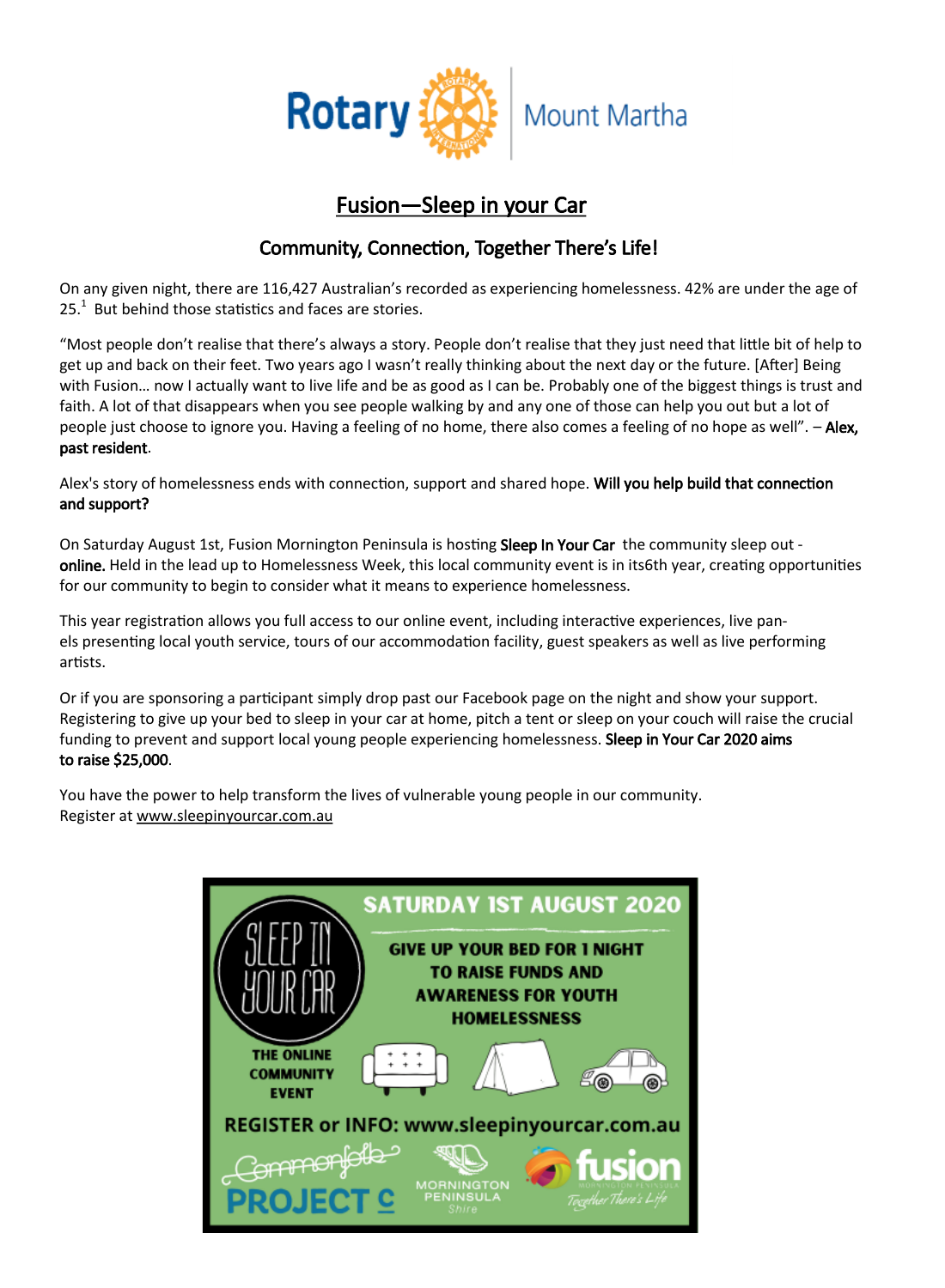

## The Rotary Foundation

#### Foundation Facts: 1 There is a lot to learn.

#### The Rotary Foundation

The mission of The Rotary Foundation is to enable Rotarians to advance world understanding, goodwill, and peace through the improvement of health, the support of education, and the alleviation of poverty. The Rotary Foundation helps fund our humanitarian activities, from local service projects to global initiatives. Your club or district can apply for grants from the Foundation to invest in projects and provide scholarships. The Foundation also leads the charge on worldwide Rotary campaigns such as [eradicating polio](https://www.rotary.org/myrotary/en/take-action/end-polio) and [promoting](https://www.rotary.org/myrotary/en/get-involved/exchange-ideas/peace-fellowships)  [peace.](https://www.rotary.org/myrotary/en/get-involved/exchange-ideas/peace-fellowships) Rotarians and friends of Rotary support the Foundation's work through voluntary [contributions.](https://www.rotary.org/myrotary/en/take-action/give) Leadership

[The Board of Trustees](https://www.rotary.org/myrotary/en/learning-reference/about-rotary/trustees) manages the business of the Foundation, led by the [trustee chair.](https://www.rotary.org/myrotary/en/learning-reference/about-rotary/trustee-chair) The Rotary International president-elect nominates the trustees, who are elected by the [Rotary International Board of Directors.](https://www.rotary.org/myrotary/en/learning-reference/about-rotary/directors) The trustee chair serves for one year and trustees serve for four years.

Did you know that your personal contributions increase your PHF recognition amount to the same value AND give you PHF points at the rate of one point per US dollar which can be transferred to create a new PHF or PHF level?

Did you know that you can view your own personal giving progress to THE ROTARY FOUNDATION via "My Rotary" on the Rotary International website at [www.rotary.org](http://www.rotary.org/)

Did you know that a PHF+1 refers to a Paul Harris Fellow recognition pin with one Sapphire?

Did you know that you're Club President or Secretary can access your Club member PHF recognition level via MEMBERS ACCESS in the RI website at www.rotary.org and viewing the CLUB RECOGNITION SUMMARY Report?

Did you know that Paul Harris Recognition Points can be transferred from Club to individual and individual to individual but not from individual to Club?

Did you know that Paul Harris recognition points can ONLY be used to recognise individuals and not groups or businesses; however points can be used for "Certificates of Appreciation"?

Did you know that Foundation recognition points do not expire, unless you pass away or your surviving partner is a Major Donor?

Did you know that a group of Rotarians can combine their points to make Recognition? The minimum transfer is 100 points and in denominations of 100 points.

Did you know that the Transfer Recognition request form can be downloaded from [www.rotary.org](http://www.rotary.org/)

Roger Annear, Foundation Chairperson, RCMM.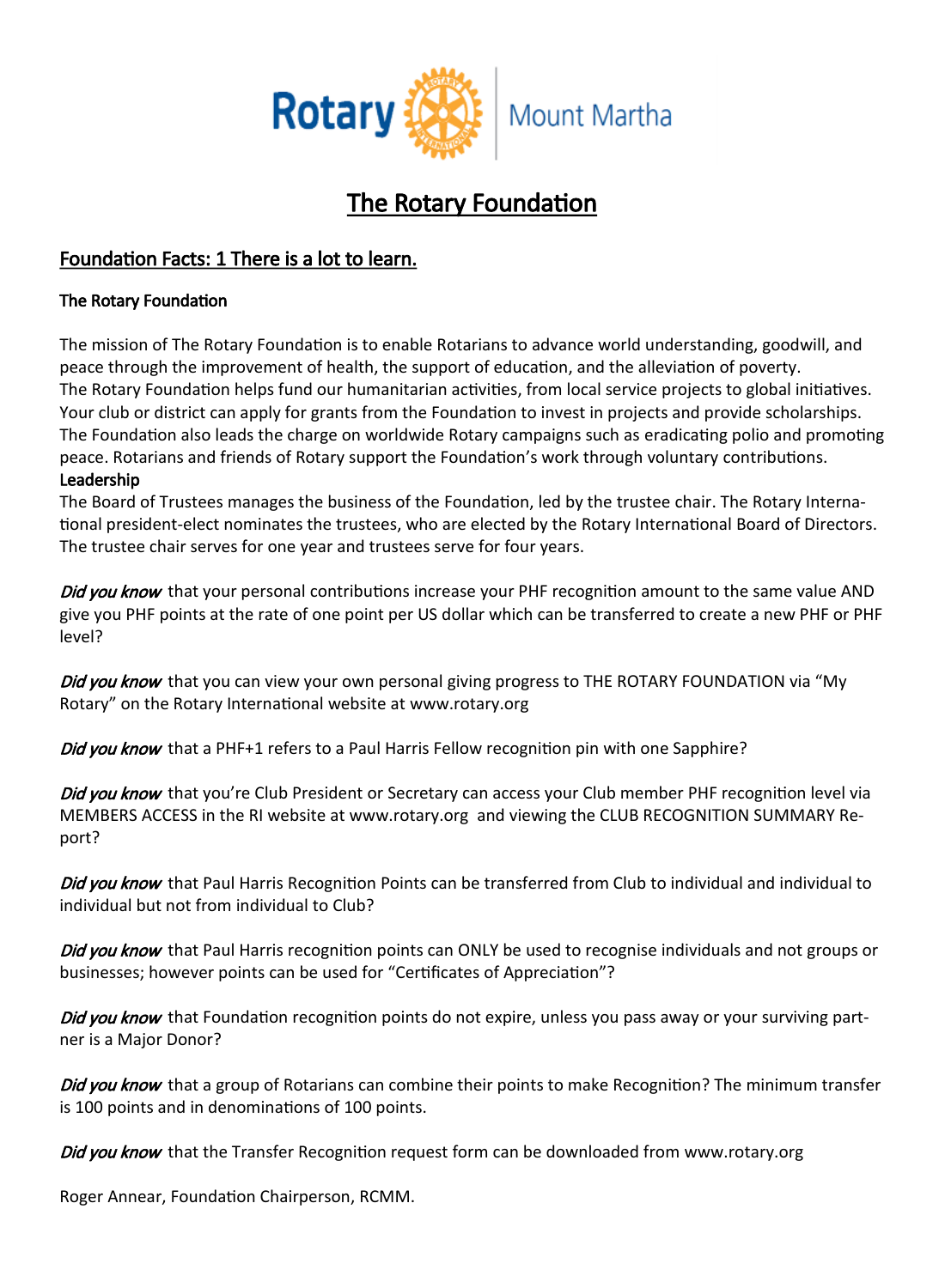

## ROTARY REPONSE TO EAST GIPPSLAND FIRES by PDG Adrian Frogatt

PDG Janne Spiers and myself (PDG Adrian Frogatt) have been involved with support to East Gippslanders affected by the fires. East Gippsland Rotary Fire Committee (EGRFC) Chair Pearl Findlay-James along with her committee have been doing a stunning job on our behalf for our East Gippsland residents.

This is an overview of the financials for the EGRFC, which I think is illuminating. In addition to what is here are 3 pending global grants that PDG Janne has been working on for the new Rotary year.

Emergency Fund covers personal assistance, firewood, community equipment, fuel cards, machinery, shipping containers and water.

Farm & Stock covers fencing assistance, Bulka bags, fencing materials, fodder, freight, lick blocks, and pet food.

These figures don't put a value on DIK items and warm clothing distributed. With PDG Janne, we have travelled up and down to Mallacoota 3 times now to provide support and assist toward their recovery.

| <b>EAST GIPPSLAND ROTARY FIRE AID</b> |             |         |
|---------------------------------------|-------------|---------|
| Income                                |             |         |
| <b>Donations Received</b>             | \$          | 861,565 |
| <b>Grants Received</b>                | \$          | 239,454 |
| <b>Total Income</b>                   | \$1,101,019 |         |
|                                       |             |         |
| Expenditure                           |             |         |
| <b>Bank Charges</b>                   | \$          |         |
| <b>Community Events</b>               | \$          | 7,151   |
| <b>Emergency Fund</b>                 | \$          | 91,251  |
| Farm & Stock                          | \$          | 232,203 |
| Other fees & Charges                  | \$          | 1.285   |
| Vouchers                              | \$          | 207,174 |
| <b>Total Expenses</b>                 | \$          | 539,068 |
|                                       |             |         |
| <b>Net Income</b>                     | \$          | 561,951 |
| Prepared 24/06/2020                   |             |         |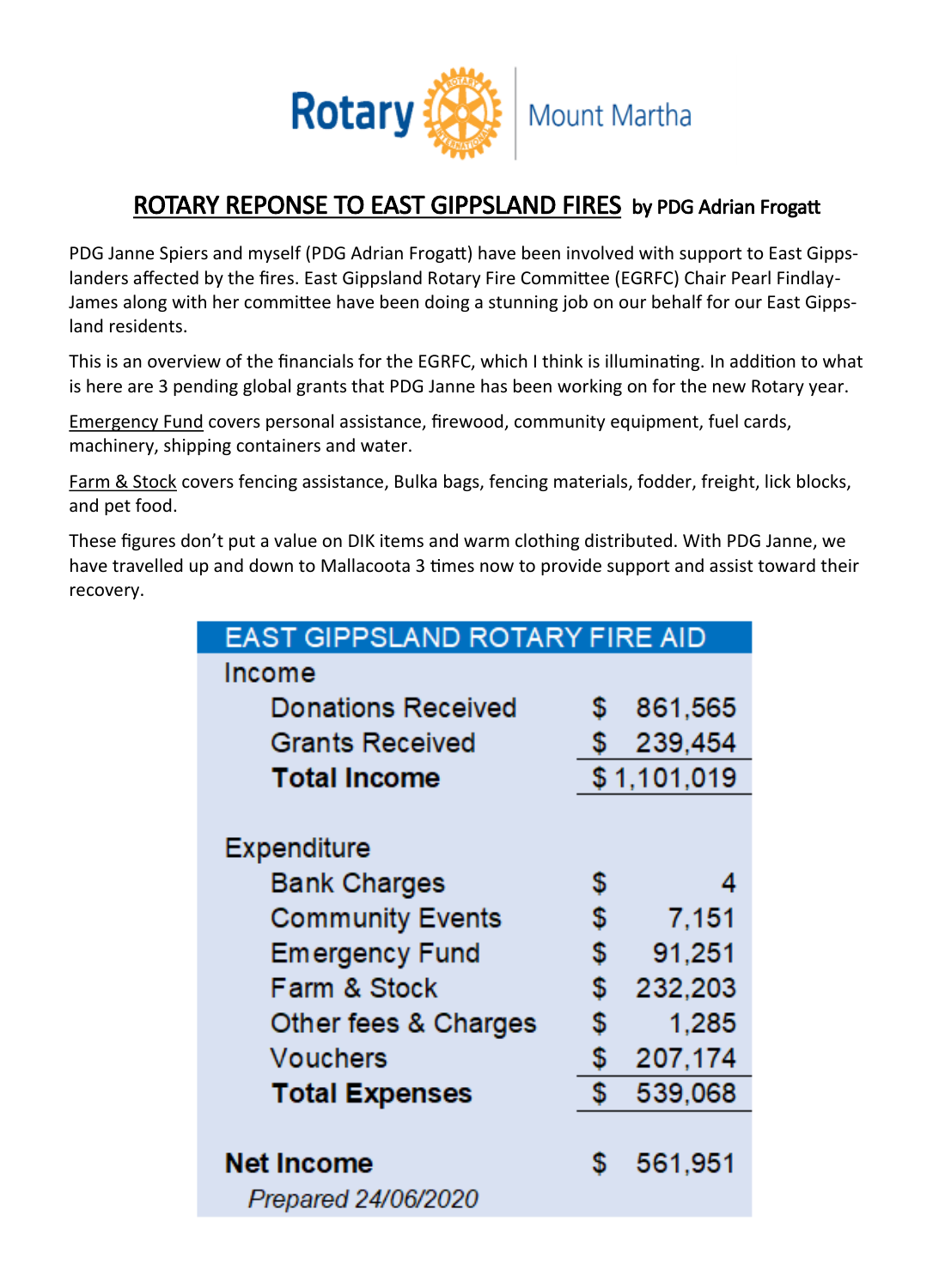

**Official Advice from the Victorian Government** to help stop the spread of Coronavirus (COVID19).

# $\bullet$  (-) (a)

## Slowing the spread of coronavirus

Stay home. Protect our health system. Save lives.

- WASH your hands often with soap and running water, for at least 20 seconds. Dry with paper towel or hand dryer.
- TRY not to touch your eyes, nose or mouth.
- COVER your nose and mouth with a tissue when you cough or sneeze. If you don't have a tissue cough or sneeze into your upper sleeve or elbow.
- **T** PHONE your doctor or the hotline -1800 675 398 - if you need medical attention. They will tell you what to do.
- CONTINUE healthy habits: exercise, drink water, get plenty of sleep.
- BUY an alcohol-based hand sanitiser with over 60% alcohol.

## **Find out more** www.dhhs.vic.gov.au/coronavirus



Please keep Triple Zero (000) for emergencies only

To receive this publication in an accessible format email COVID-19@dhhs.vic.gov.au Authorised and published by the Victorian Government, 1 Treasury Place, Melbourne. @ State of Victoria, March 2020. (2001628\_v2)